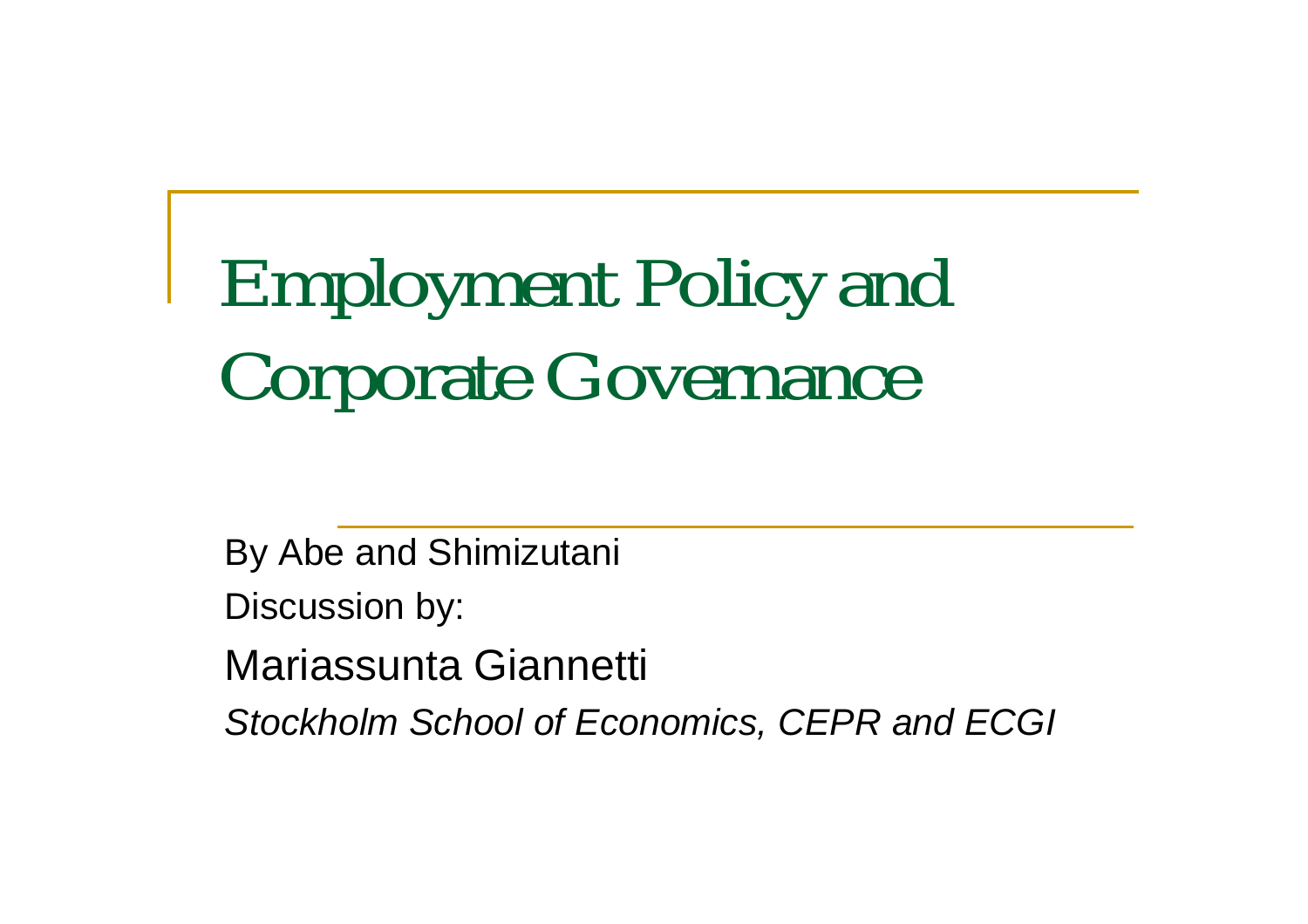## Objectives of the paper

- **How changes in the composition of board of** directors and ownership structure affect employment practices?
	- □ Do companies with more outside directors layoff more employees?
	- □ Does foreign ownership matter?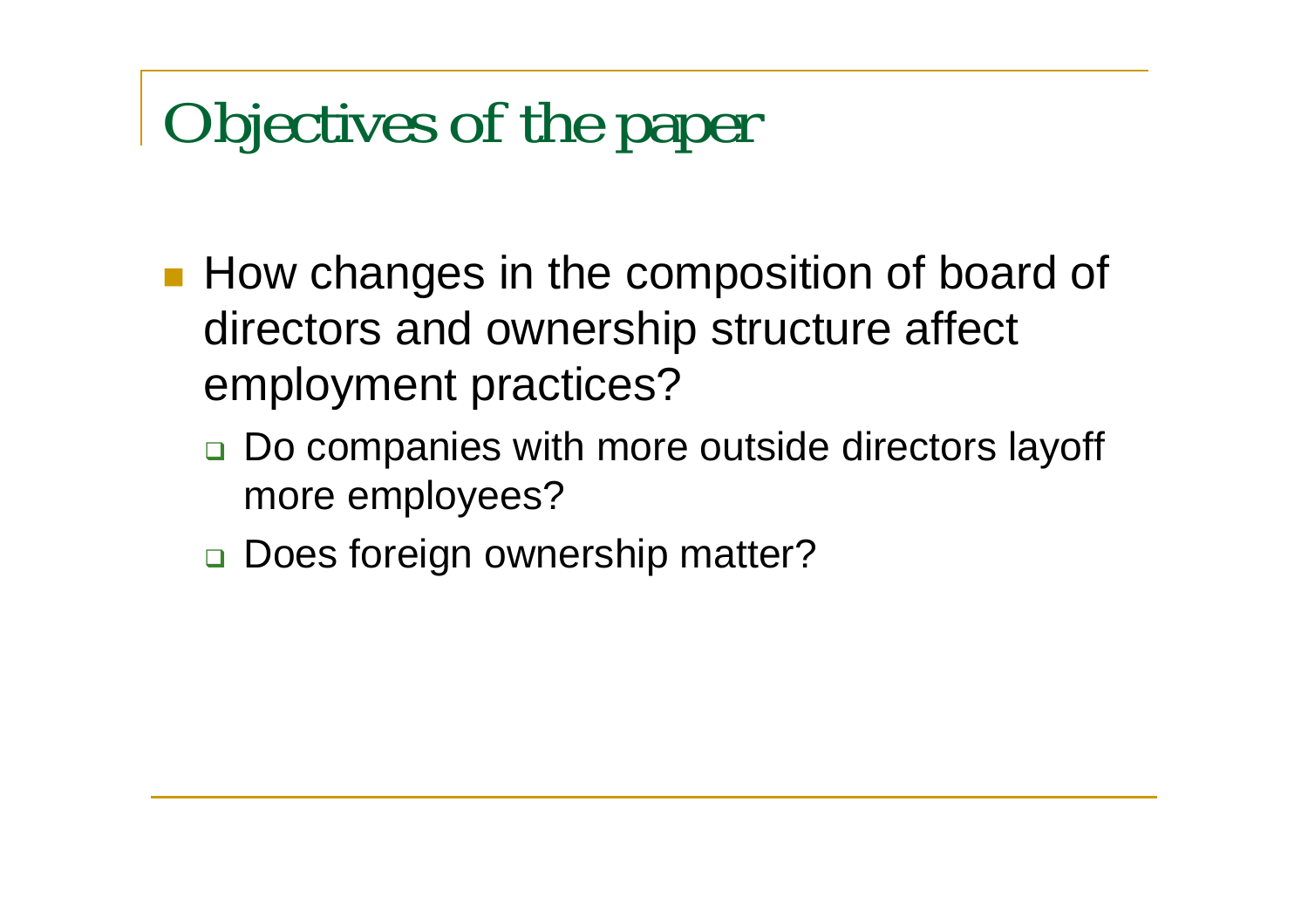#### Theoretical background

- Important issue as several theories suggest that labor practices and corporate governance are related
- **Labor protection and maximization of** shareholder value are substitute
	- Perotti and Von Thadden (forthcoming, JPE)
	- Pagano and Volpin (AER, 2004)
	- **Pagano and Volpin (JF, 2004)**
- **The paper should relate to this literature!**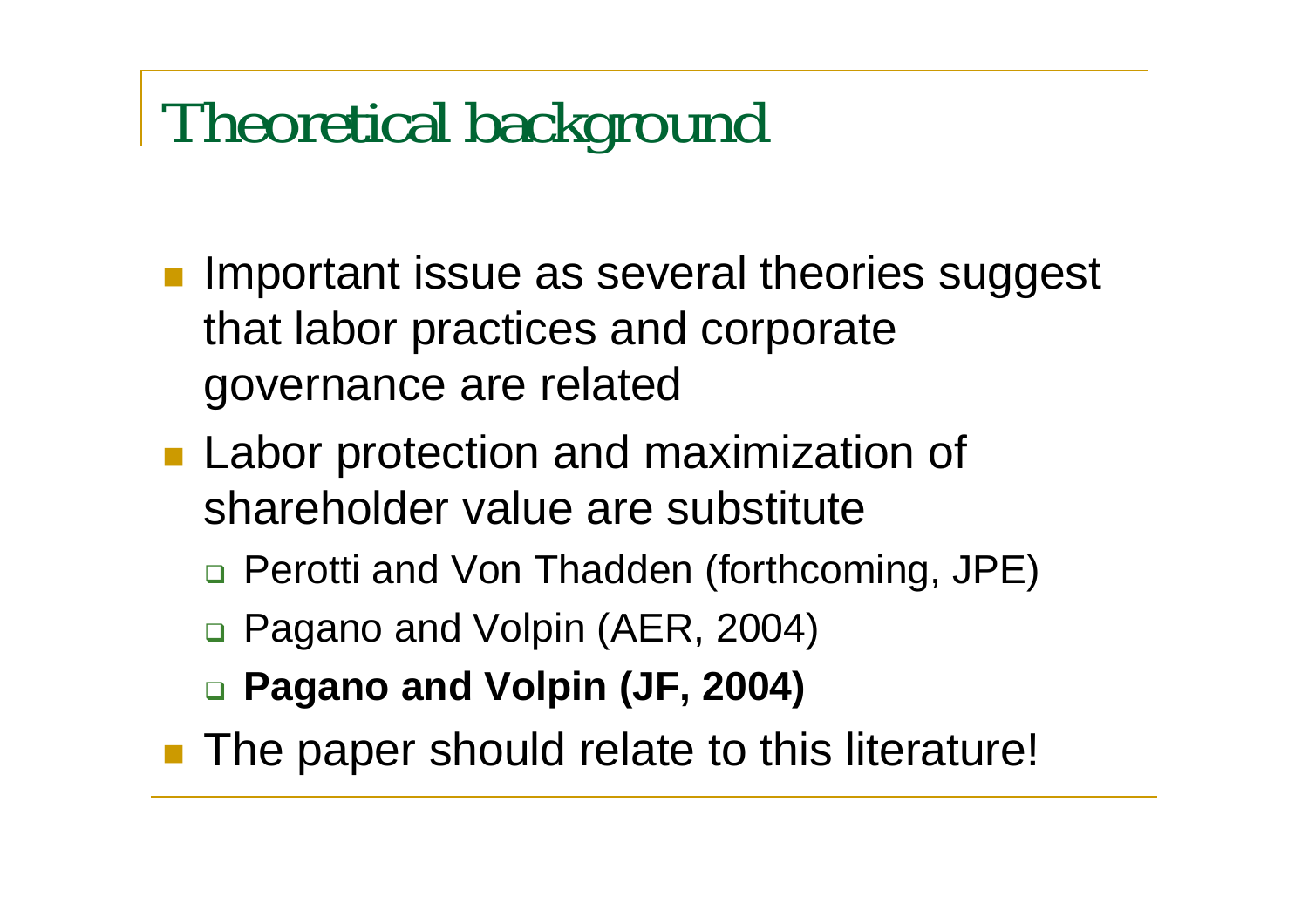#### Data sources

#### Interesting dataset

□ Management survey on restructuring activities

- $\Box$  Questions on perceived excess or shortage of employment
- $\Box$ Have employees being laid off?
- Have employees being put in early retirement?
- $\Box$  Has the company refrained from new hiring in order not to fire old (not suited?) employees?
- □ Information on board composition
- Financial information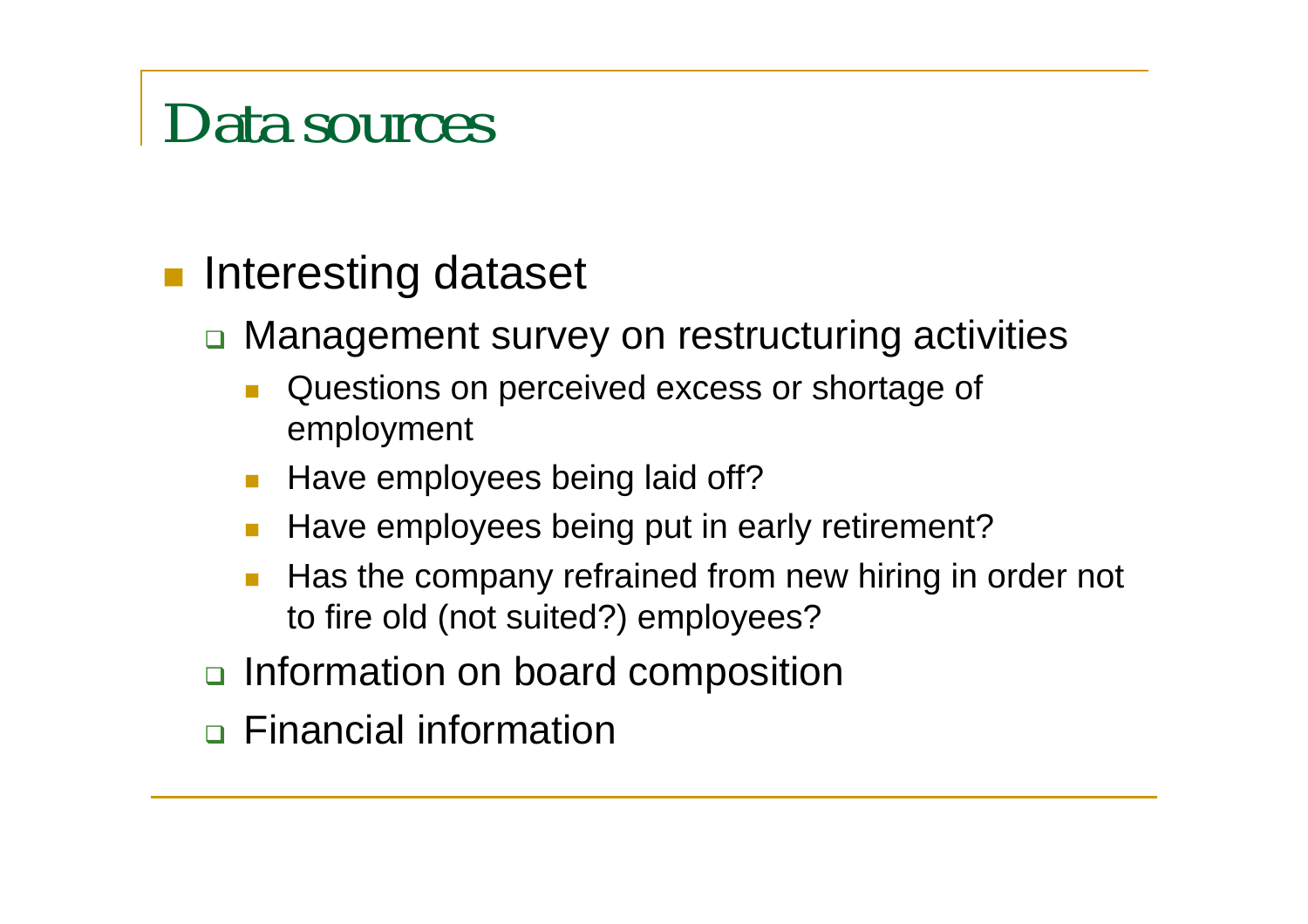### Empirical findings

- **Empirical findings as stated by the authors** 
	- □ Firms with a larger fraction of outside directors fire (and put in early retirement) employees to a larger extent
	- □ "Firms with high ROA use all measures to reduce labor costs"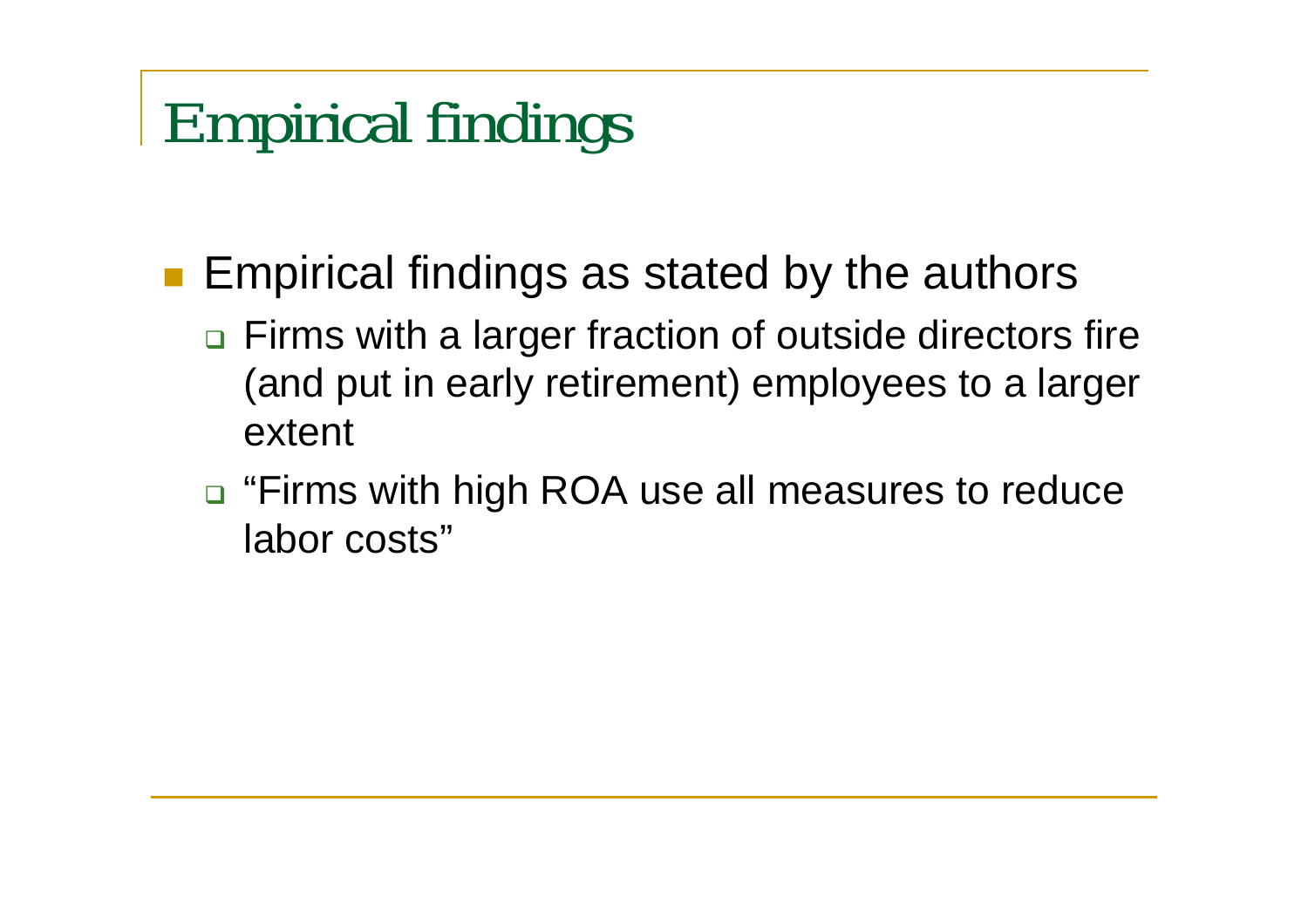#### **Causality**

#### Huge endogeneity problems

- □ "Firms with high ROA use all measures to reduce labor costs"
- Or more likely: **Firms have high ROA because they use all measures to reduce labor costs**
	- $\Box$  Just use ROA as a control variable and do not make any claims!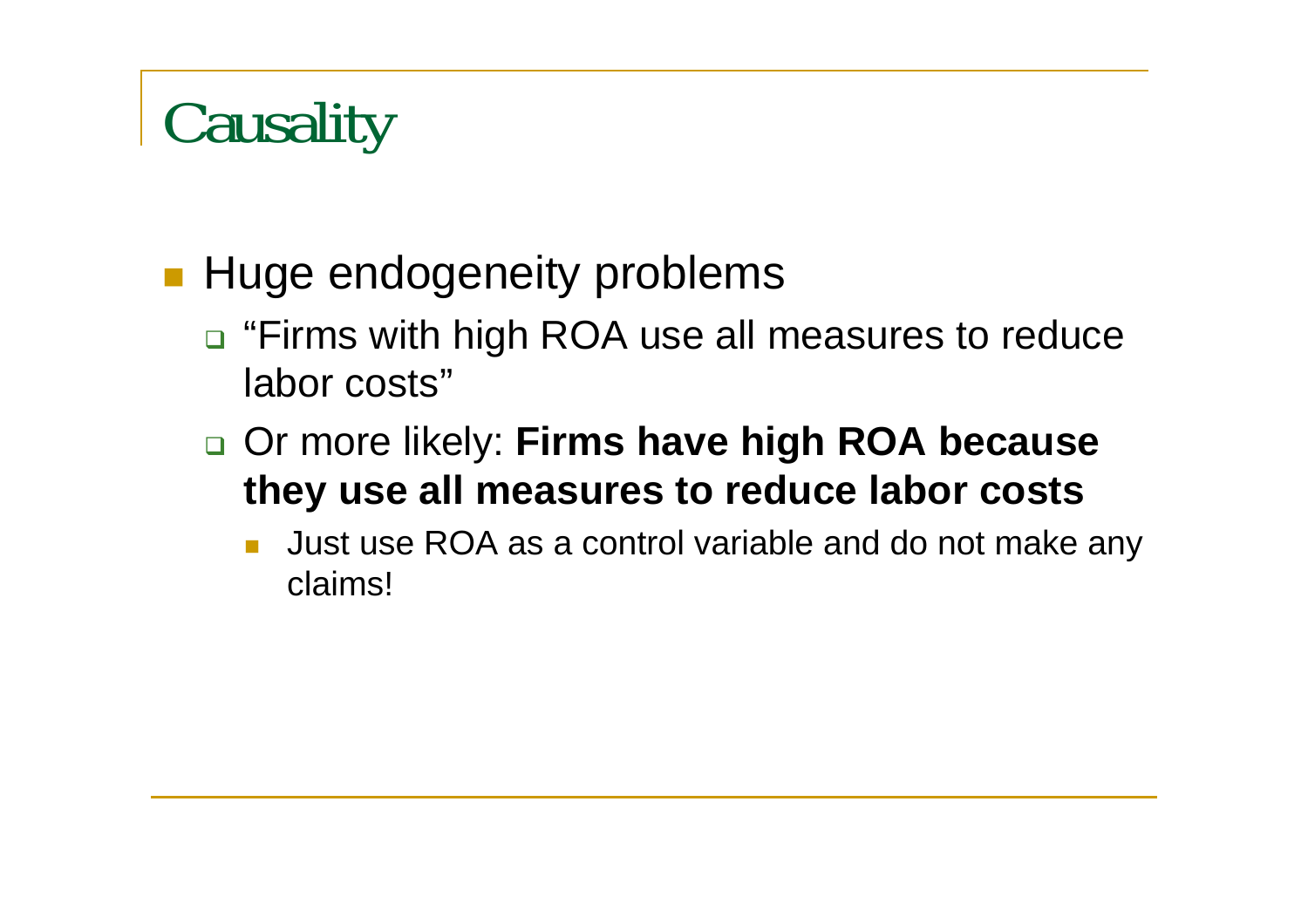## Causality II

- **Firms with a larger fraction of outside directors fire** (and put in early retirement) employees to a larger extent
- **Board composition is endogenous**
- **Omitted factor problem** 
	- Companies may have characteristics that lead to more outside directors and employees' layoffs (Eg, fast changing sectors need employees with new skills)
- **Authors recognize the endogeneity problem and use** lagged board composition as an instrument
	- Problem
		- F If present and past board composition are correlated, they may be determined by the same omitted factor (i.e., this cannot be a good instrument)